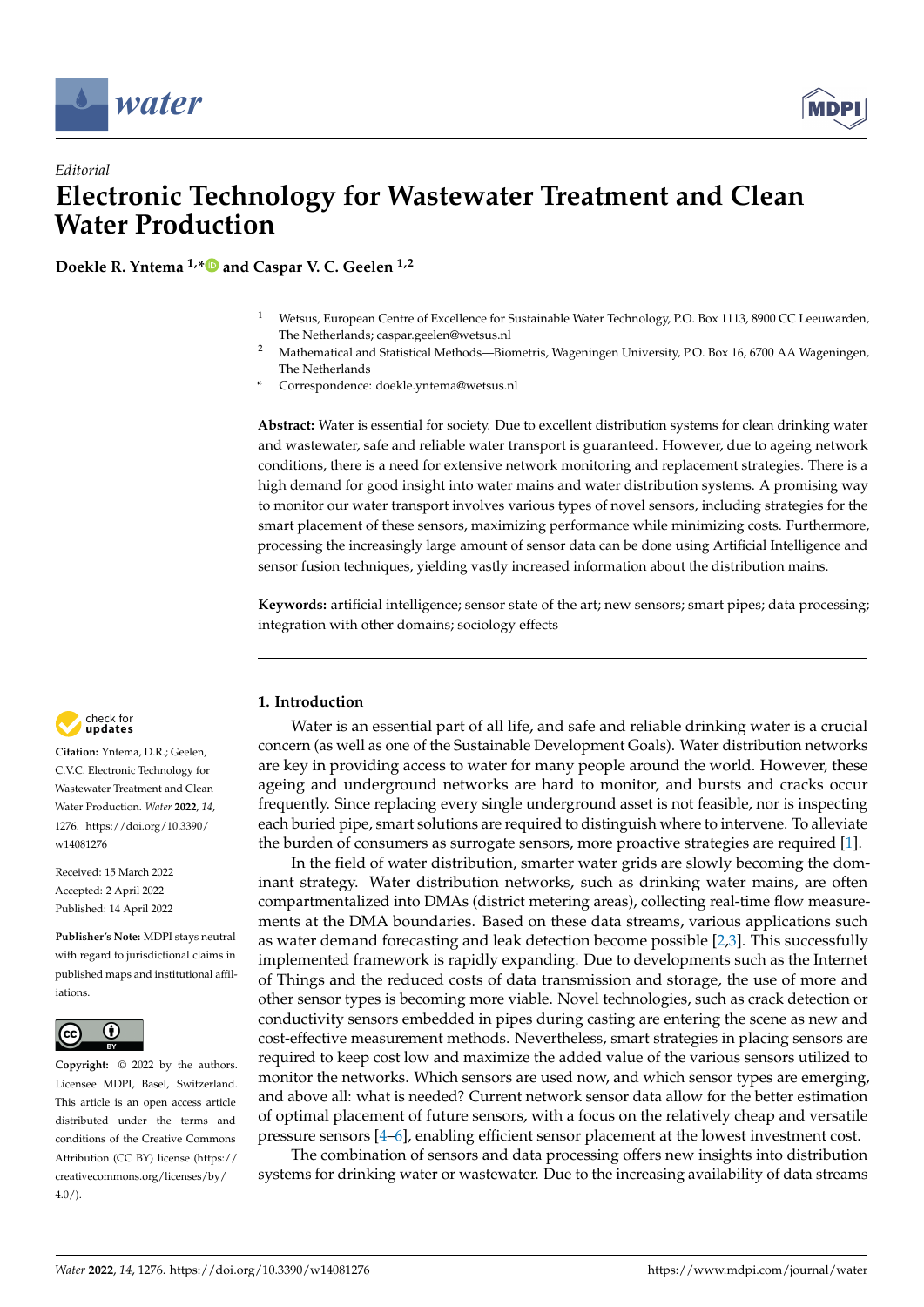from various sources, sensor fusion and data integration offer novel opportunities for monitoring water distribution systems in real-time.

Besides reliable water supply, potable and safe drinking water is crucial. Contamination with toxic chemicals is to be avoided in drinking water mains, and the detection of these compounds is essential to minimize harm and help develop mitigation strategies. However, not every organic and inorganic contaminant is easily detectable; in the case of lower concentrations of harmful contaminants, especially, there are no solutions other than sampling on a regular basis and waiting for lab analysis results, which may take days to arrive after sampling. With the next-generation sequencing revolution, the role of biosensors is making a comeback. No longer are water mains fish or coal mine canary "sensors" required to measure a general level of toxicity. The potential of water microbiomes acting as fingerprint sensors describing the actual water quality is slowly taking center stage [\[7–](#page-3-5)[9\]](#page-3-6). This effect-based monitoring strategy has many potential applications, mainly in the detection of (the combinations of) toxins, allowing real time or near real-time mitigation.

To work towards effective digital twins of the water supply, the benefits of smartly placed sensors are becoming evident. Using a data-model integration strategies, flow and pressure measurements, together with consumer demand estimates and a hydraulic model on a DMA level, allow for faster responses and proactive management of the water grid [\[1](#page-3-0)[,10\]](#page-3-7). Smart sensors measuring flow, pressure, or household consumption help calibrate and validate these models, which in turn serve as the foundation for digital twins acting as comprehensive water quantity and quality monitoring systems [\[11,](#page-3-8)[12\]](#page-3-9).

Data can be processed by artificial intelligence, leading to a much more defined insight into water networks and water quality. Leak detection, water quality assurance, and threat detection can be significantly improved using these techniques. Integration with other systems (e.g., the energy grid) increases this information awareness even more. Which information is required for normal operation, and what is interesting for new business cases? Which information is not accessible yet, and which sensors would be needed to fill the current holes in our understanding of the water distribution process? Finally, what can the public do with the available information? For example, direct feedback regarding water scarcity and water use will likely prompt users to adapt their water use, remediating the immediate scarcity level.

#### **2. Current Practices in Water Infrastructure**

Currently, most water networks are equipped with flow sensors and some pressure sensors. These sensors are relevant and provide insight into the water distribution, but not all relevant water parameters can be monitored by these sensors alone. Furthermore, current sensor measurements are currently mostly monitored via dashboards, providing status network information. However, the pressure signal can help strengthen forecasts of water demand, as well as help with leak detection and localization [\[2\]](#page-3-1). These more advanced information gathering techniques as of yet only see limited use in practice but are becoming more and more relevant.

The state of the network is often indirectly monitored by malfunction reporting, with a focus on replacing entire assets if repetitive failures occur. This is often only a form of symptom control if the underlying cause of failure is not identified. This practice results in unnecessary replacements and thus higher raw material use and higher replacement costs than strictly necessary. As of yet, often no more cost-effective strategy is available. However, in-line inspection technologies offer a solution here, for many materials a reasonable solution is found, although for PVC and other plastics they are mostly not yet fully matured.

#### **3. The Future of Infrastructure Sensing and Processing**

In order to process the ever-increasing amount of sensor data and obtain good information out of it, we can no longer rely on human expertise alone, but will have to turn to computer algorithms. Where human expertise alone might not suffice, algorithms can help mine other relevant information that is still locked inside the collected data streams. Data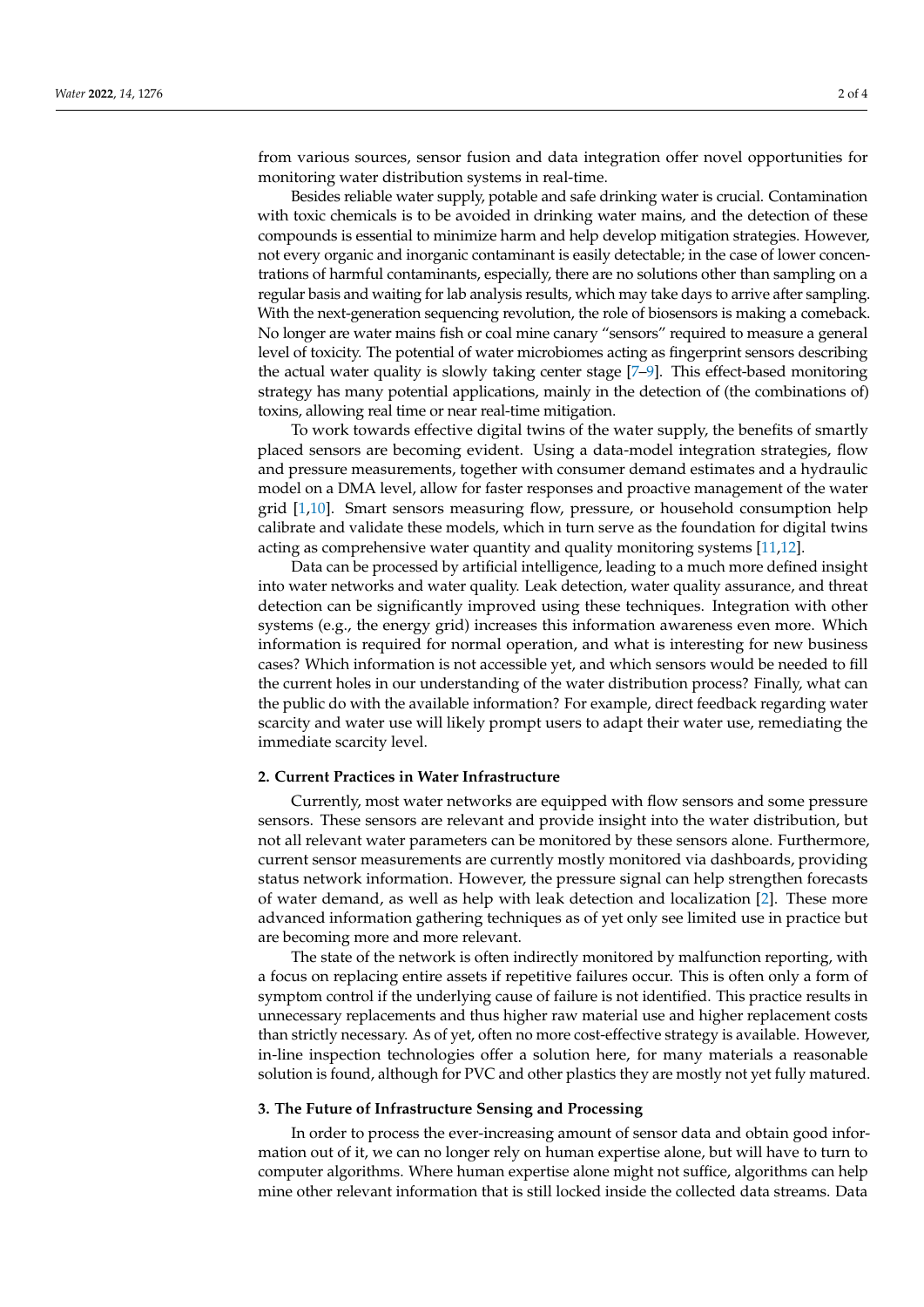processing can offer unprecedented information about the network, the water quality, and gives good predictions about the state of the mains as well as operating anomalies.

Artificial Intelligence seems like the right direction to go, but contrary to regular belief, for many applications the current amount of data is still not really "big", i.e., that there is even more data needed to properly train more advanced AI algorithms. It is proposed that the starting point should be the more advanced processing of currently collected sensor measurements. A required second step will be to select the optimal sensor types and the required quality of sensors, which implicitly co-define a price tag, followed by the actual placement of sensors. With the advent of new types of sensors and new ways to apply these sensors, AI may soon be delivering performance rapidly. Some examples of what is changing are the ever-increasing means of gathering measurements of the network state:

- The sensing of other specialized properties, such as optical density, color, pH, conductivity, as well as sensor fusion and soft sensoring, which combine multiple measurable properties to indirectly construct measurements for other hardly measurable properties.
- High speed measurement. High sample-rate pressure meters are, as of yet, rarely used, but are rapidly becoming mainstream as the costs are now similar to the placement of pressure sensors. Data transmission is getting simpler and faster and data storage is generally not considered to be a significant hurdle. High speed pressure data can reveal transmission-line parameters for a given segment in terms of the flexibility of the pipe, or possibly even leak detection at a distance.
- Smart pipes, employing sensors integrated in the mains material are quickly becoming a reality [\[13\]](#page-3-10), the detection of stress-strain relations, bending effects, crack detection, excavation activities nearby, tampering and other anomaly detection will be easily possible using these systems.
- Pipe inspection technologies can be used as well but are generally costly. Combining inspection data with other failure data, replacement, geographical, and load-history data with artificial intelligence seems a promising tool to help in this area and could improve failure prediction massively.

### **4. Call for Insight**

The activities in the area of water transport monitoring are very diverse and the level of control varies by country and by (waste)water company. A bottleneck, which can simply be described as "if it works, don't try to fix it", has always been the business model, resulting in the adaptation of useful technology at a relatively low pace. It is more important to keep the system working than to accept the risks introduced by the adoption of novel practices. Nevertheless, in this new era, both can co-exist; high-tech solutions such as pattern recognition in water delivery do not hamper the actual delivery of water. Artificial Intelligence recognizing wastewater hazards may easily help the treatment plants by providing information serving as decision support and early warning tools. It is already possible to implement this using existing data.

As the next phase, there is an urgent demand for more sensor data and the basic question of which sensors must be placed where in the network to obtain useful information. In this instance, the limiting conditions are the cost: many sensors for a low price, or only a few high-quality sensors? Furthermore, many parameters are not being recorded, such as conductivity, Ph, metal content, and biological information, which may be very relevant for the end-user and, therefore, for the water companies [\[14\]](#page-3-11).

For this Special Issue, researchers, companies, and other stakeholders are invited to submit their work on the application of computational algorithms, developments in sensor technologies, network insights, reflections on the abovementioned vision, and case studies involving the use of sensors and computational processing beneficial to the water distribution network and its maintenance.